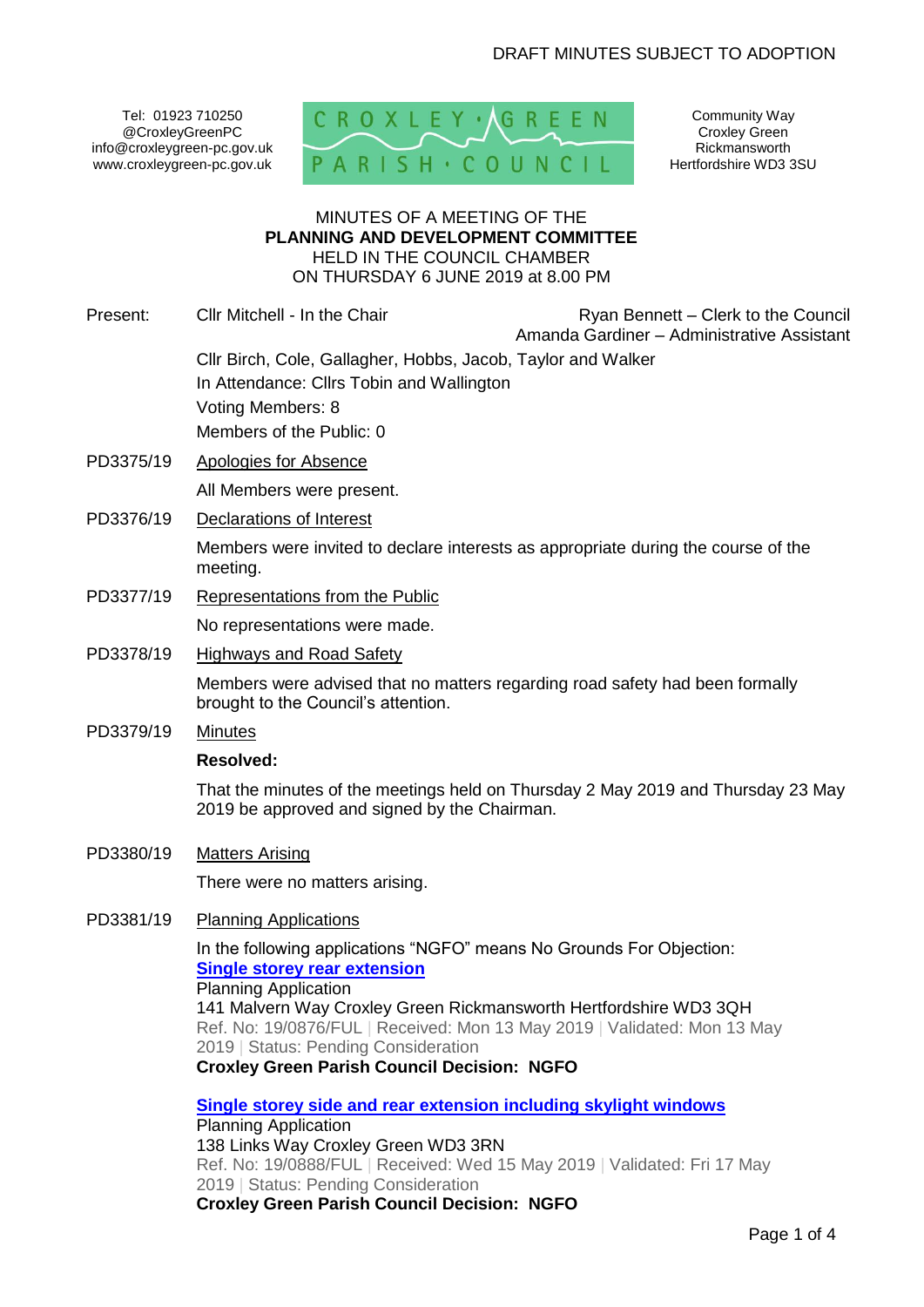### **[Single storey front extension and part single, part two storey side and rear](http://www3.threerivers.gov.uk/online-applications/applicationDetails.do?activeTab=summary&keyVal=PQYWS7QFN2600&prevPage=inTray)  [extension](http://www3.threerivers.gov.uk/online-applications/applicationDetails.do?activeTab=summary&keyVal=PQYWS7QFN2600&prevPage=inTray)**

Planning Application 2 Hastings Way Croxley Green WD3 3SG Ref. No: 19/0832/FUL | Received: Sat 04 May 2019 | Validated: Fri 17 May 2019 | Status: Pending Consideration **Croxley Green Parish Council Decision:** 

### **CGPC objects to the proposal for the following reasons:**

**CGPC believes that the alteration to the porch is out of character with the street scene and does not comply with policy CA2 of the Croxley Green Neighbourhood Plan. CGPC feels that further extension to the road is inappropriate and not in accordance with the Neighbourhood Plan.** 

**If the officer is minded to approve the application then CGPC would like the application to be considered by the TRDC planning committee.**

**[Loft conversion including rear dormer window, front rooflight and extension of](http://www3.threerivers.gov.uk/online-applications/applicationDetails.do?activeTab=summary&keyVal=PQK3IKQFMYQ00&prevPage=inTray)  [soil and vent pipe including non obscure and opening second floor flank](http://www3.threerivers.gov.uk/online-applications/applicationDetails.do?activeTab=summary&keyVal=PQK3IKQFMYQ00&prevPage=inTray)  [windows](http://www3.threerivers.gov.uk/online-applications/applicationDetails.do?activeTab=summary&keyVal=PQK3IKQFMYQ00&prevPage=inTray)** Planning Application Gade Cottage 307 New Road Croxley Green WD3 3HE Ref. No: 19/0763/FUL | Received: Fri 26 Apr 2019 | Validated: Mon 20 May 2019 | Status: Pending Consideration **Croxley Green Parish Council Decision:** 

### **CGPC objects to the proposal for the following reasons:**

**CGPC supports the two comments from the neighbouring properties. CGPC believes that the proposal will result in a total over-massing of the site and a drastic loss of privacy for the neighbours.** 

**If the officer is minded to approve the application then CGPC would like the application to be considered by the TRDC planning committee.**

**[Demolition of existing stores and erection of a single storey side extension](http://www3.threerivers.gov.uk/online-applications/applicationDetails.do?activeTab=summary&keyVal=PRLG74QFFGH00&prevPage=inTray)** Planning Application 22 Sycamore Road Croxley Green WD3 3TD Ref. No: 19/0909/FUL | Received: Thu 16 May 2019 | Validated: Tue 21 May 2019 | Status: Pending Consideration **Croxley Green Parish Council Decision: NGFO**

### **[Single storey side and rear extension and alterations to roof of existing single](http://www3.threerivers.gov.uk/online-applications/applicationDetails.do?activeTab=summary&keyVal=PR8674QFN3K00&prevPage=inTray)  [storey rear extension](http://www3.threerivers.gov.uk/online-applications/applicationDetails.do?activeTab=summary&keyVal=PR8674QFN3K00&prevPage=inTray)**

Members were made aware that this application was for Cllr Benner. Planning Application 15 Lewes Way Croxley Green WD3 3SN Ref. No: 19/0852/FUL | Received: Thu 09 May 2019 | Validated: Fri 24 May 2019 | Status: Pending Consideration **Croxley Green Parish Council Decision: NGFO**

# **[Insertion of rooflights to front and rear and second floor flank window](http://www3.threerivers.gov.uk/online-applications/applicationDetails.do?activeTab=summary&keyVal=PQVSR9QF03N00&prevPage=inTray)**

Planning Application 9 Heckford Close Croxley Green Watford Hertfordshire WD18 8WR Ref. No: 19/0818/FUL | Received: Thu 02 May 2019 | Validated: Fri 24 May 2019 | Status: Pending Consideration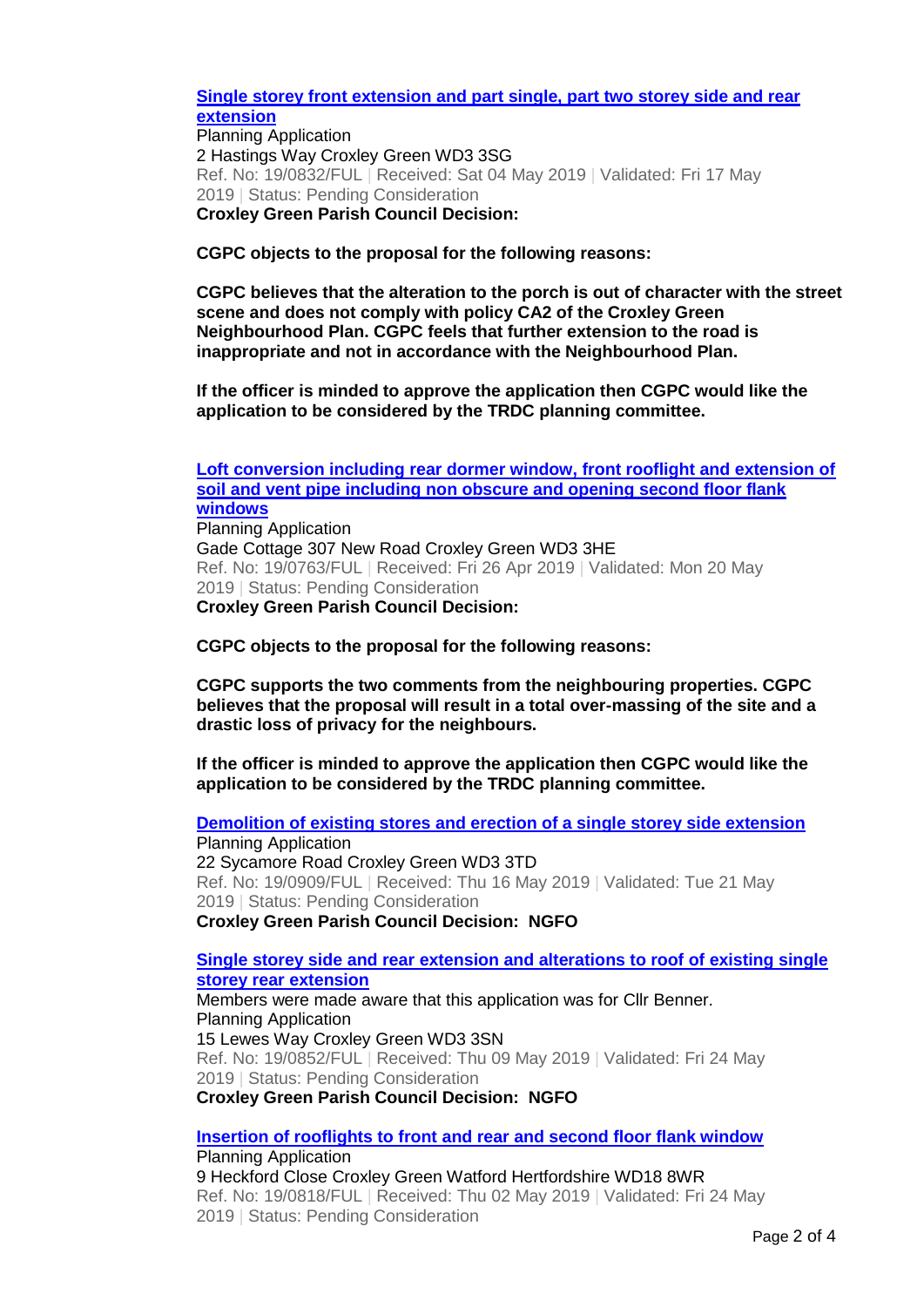### **Croxley Green Parish Council Decision: NGFO**

### **[Retrospective: Part single/part two storey rear extension, alterations to external](http://www3.threerivers.gov.uk/online-applications/applicationDetails.do?activeTab=summary&keyVal=PRY3KJQFFIG00&prevPage=inTray)  [materials and fenestration detail](http://www3.threerivers.gov.uk/online-applications/applicationDetails.do?activeTab=summary&keyVal=PRY3KJQFFIG00&prevPage=inTray)**

Planning Application 215 Baldwins Lane Croxley Green Rickmansworth Hertfordshire WD3 3LH Ref. No: 19/0948/RSP | Received: Thu 23 May 2019 | Validated: Thu 23 May 2019 | Status: Pending Consideration

# **Croxley Green Parish Council Decision:**

**CGPC objects to the proposal and supports the previous comment and decision from TRDC.** 

**If the officer is minded to approve the application then CGPC would like it to be considered by the TRDC planning committee.**

**[First floor rear and side extension and additional of windows and rooflights](http://www3.threerivers.gov.uk/online-applications/applicationDetails.do?activeTab=summary&keyVal=PSBDA8QFFKP00&prevPage=inTray)** Planning Application 1 Hedges Way Croxley Green WD3 3FA Ref. No: 19/0988/FUL | Received: Thu 30 May 2019 | Validated: Thu 30 May 2019 | Status: Pending Consideration **Croxley Green Parish Council Decision: NGFO**

#### PD3382/19 Recent Decisions by Three Rivers District Council

### **Approved**

| <b>Application:</b>    | Loft conversion with rear facing dormer and insertion of<br>rooflights to front                                                                                               |
|------------------------|-------------------------------------------------------------------------------------------------------------------------------------------------------------------------------|
| <b>Address:</b>        | 14 New Road Croxley Green WD3 3EL                                                                                                                                             |
| <b>Application No:</b> | 19/0631/FUL                                                                                                                                                                   |
| <b>CGPC Decision</b>   | CGPC share the views expressed by the Conservation Officer                                                                                                                    |
| <b>TRDC Decision</b>   | Approved                                                                                                                                                                      |
| <b>Application:</b>    | Construction of detached outbuilding                                                                                                                                          |
| <b>Address:</b>        | 16 Sherborne Way Croxley Green Rickmansworth<br>Hertfordshire WD3 3PF                                                                                                         |
| <b>Application No:</b> | 19/0614/FUL                                                                                                                                                                   |
| <b>CGPC Decision</b>   | <b>NGFO</b>                                                                                                                                                                   |
| <b>TRDC Decision</b>   | Approved                                                                                                                                                                      |
| <b>Application:</b>    | Part Retrospective: First floor side and rear extension, front<br>porch, alterations to fenestration detail, removal of<br>chimneys and change to materials to include render |
| <b>Address:</b>        | 8 Fuller Way Croxley Green Rickmansworth Hertfordshire<br>WD3 3PJ                                                                                                             |
| <b>Application No:</b> | 19/0703/RSP                                                                                                                                                                   |
| <b>CGPC Decision</b>   | Croxley Green Parish Council objects to the proposal.                                                                                                                         |